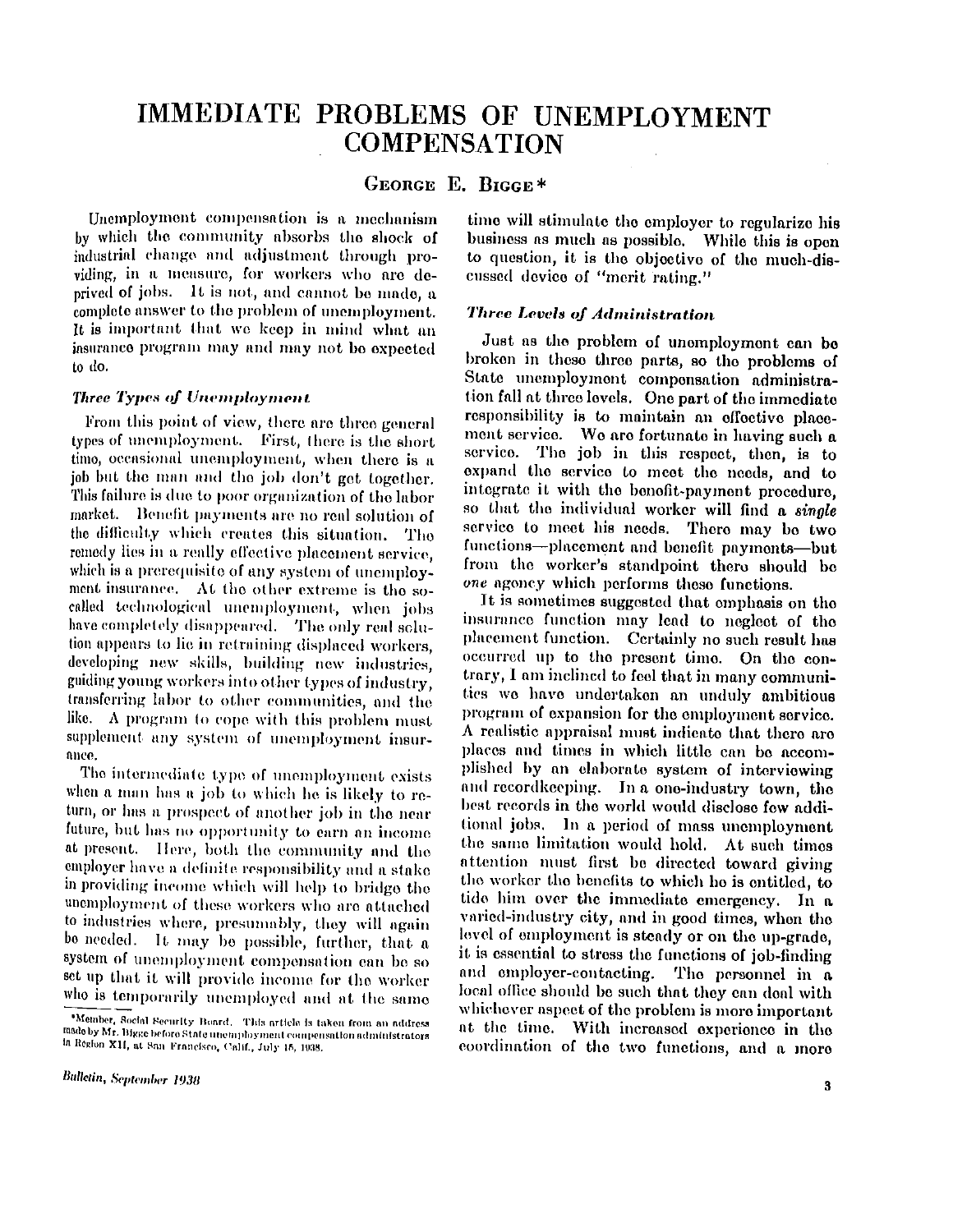**experienced staff, it should be possible substantially to reduce the expenditures for the combined service without sacrificing significant activities.** 

**At the other end of the scale, we face a group of problems which relate to the long-run situation—problems of stabilization of employment, and of relief for those who are not eligible for benefits or have exhausted their benefits. In most cases State administrators will be expected to advise their communities with reference to such questions as these, to aid in exploring, developing, and planning, and in recommending legislation. Under some European systems, questions such as these are under the jurisdiction of unemployment**  insurance administrators. In this country, one **typical law provides that "The unemployment compensation board \* \* \* shall recommend to the governor \* \* \* such action as will tend to aid and promote the prevention of unemployment \* \* \*. Said board shall encourage and recommend methods of vocational training, retraining and guidance \* \* \*. Said board shall cooperate with the state planning board and the state department of public works in planning public works projects to be conducted in times of depression \* \* \*." At present, however, the Federal Works Program stands separately as a second recourse of workers who have exhausted their rights to unemployment benefits or are without such rights. (General relief to indigent persons, including those whose poverty arises from unemployment, is almost wholly the responsibility of local government. Long-range questions of stabilization of employment and fundamental problems underlying adjustment of employment and the labor supply have received some attention in recent years, but we have not yet made much progress in dealing with them.** 

**The intermediate field is our immediate responsibility; this is where unemployment compensation can be most effective. Here the duty is not only to administer the laws as they stand to develop procedures for carrying out the purpose of the acts as effectively and as economically as possible—but also to examine every aspect of the programs, to find their inconsistencies, their shortcomings, their mistakes, their ambiguities, and to remedy them as soon as possible. This is the problem of "simplification" on which the States and the Social Security Board are working at present. While the Board is willing and eager** 

**to help in any way possible, the major responsibility in this respect necessarily rests upon the States. The Social Security Act definitely contemplates that each State shall have not only the right but the obligation to develop its own program. Because of the pressure of time, and because of lack of experience in the States, the Board has offered suggestions, when requested, on State legislation and procedure. The variety of the programs adopted by the States gives a valuable opportunity to test different procedures and assumptions, and it has been the Board's endeavor to provide a clearing house so that each State may get the benefit of the experience of others. When all is said and done, however, each State is responsible, within very broad limits, for working out its own system. The Board is responsible only for seeing that the acts and procedures are such as may reasonably be expected to accomplish the general purpose** *fairly* **and** *economically.* 

# *Administrative Costs*

**During the past 6 months, which must be recognized as an initial and emergency period, we have stressed fairness and effectiveness more than economy, but the time has come to emphasize economy as well. Many States have administrative costs that cannot be justified by the services rendered or the financial resources available. The existing arrangements assume that when State systems are in full operation administrative expenses should not exceed 10 percent of the sum of collections. The Board believes costs can be held within this limit if laws and procedures are simplified and the offices are staffed with qualified personnel. We believe the limit can be maintained without injustice to anyone, although some of the emphasis on individual determination of benefits and contributions may have to be abandoned.** 

## *Amount and Duration of Benefits*

**The present requirement under all State laws that contributions and benefits be geared to the exact earnings of the individual necessitates a tremendous amount of recordkeeping and computation. Furthermore, it may well cause many disputes, since it is difficult to understand and to apply the exact formula and errors are likely to occur. The alternative is not necessarily a flatrate system, although, in the end, this may be found practicable, but perhaps a system of wage**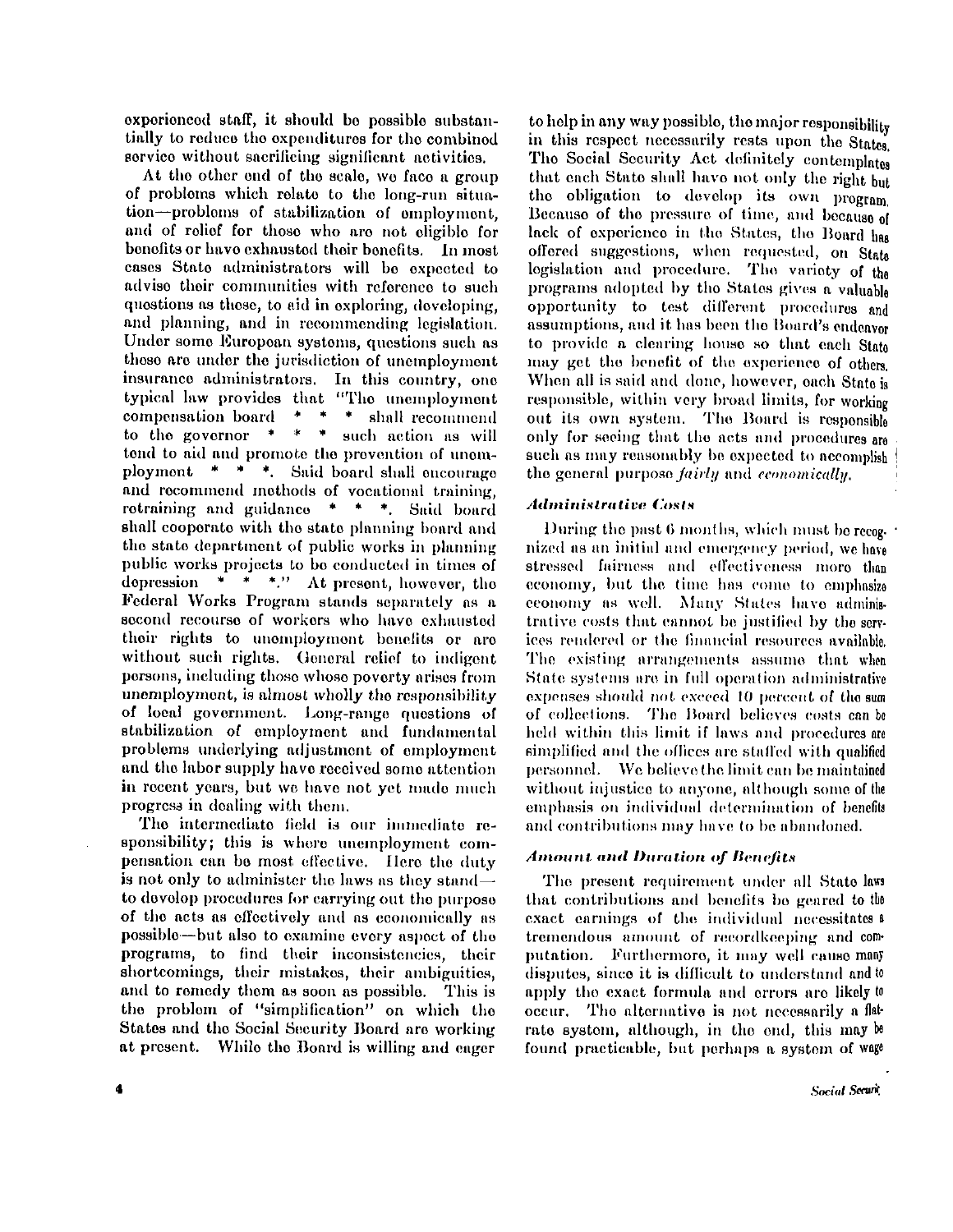**groups or brackets, in which both contribution and benefit rates are roughly related to wages but are easily determined by inspection. The fixing of maximum and minimum rates already recognizes such a principle to some extent. It would be quite consistent with the objectives of unemployment compensation to graduate benefits from the minimum to the maximum by intervals of \$2 or even \$5, based on wage differences, and it would greatly simplify operations.** 

**The same principle might be used to relate the duration of benefits to earnings by some sort of graduated scale of earnings categories. For example, provision might be made that anyone who qualified for benefits would receive them for a minimum of, say, 6 or 8 weeks of unemployment, and that duration would be extended, up to a maximum, by 2- or 4-week intervals for the groups with higher earnings during the base period. Such a procedure might obviate many of the complications of the present systems, under which the duration of a worker's benefits is determined individually in relation to his individual wage credits.** 

**Both these changes could be made and so adjusted that the total income and outgo of State funds would be about the same. They would result in eliminating many small payments, and some persons who now qualify for very limited periods would be excluded entirely. It is doubtful, however, whether the very limited benefits paid to such persons are worth the relatively large cost involved in their determination. It may be necessary to fix a substantial minimum of earnings as a condition of eligibility for benefits, recognizing that anyone who does not meet this requirement would be more effectively cared for in some other way.** 

**A related problem is presented by provisions of State laws which permit or require recomputation of wage credits every quarter. This procedure will, in some coses, provide more benefits currently than would be available if the basis for computing benefits were a fixed base year, but it is difficult or impossible to justify the expense of quarterly computation, especially since the benefits, in most instances, would be available at a later period if the worker should again become unemployed.** 

**Besides the expense entailed by these various individual computations and others of similar nature, the time required has resulted in delays which probably more than offset any added benefit** 

**which individuals may have received. Substantial justice and prompt service will probably be more satisfactory to the beneficiaries and everyone else concerned.** 

### *The Question of Merit Rating*

**Provisions for merit rating raise another problem which is of more or less immediate concern in most**  States. Some agencies have given little thought **to these provisions, but others which have faced them squarely find it most difficult and expensive to maintain the records necessary for merit rating in the generally accepted sense. Quite aside from the expense, I am inclined to feel that, as we examine this whole matter, we may find little justification for merit rating in a system of unemployment insurance.** 

**Merit rating is based on an assumption which is peculiar to American thinking concerning unemployment insurance, i. e., that the system should be utilized to induce employers to regularize employment. Merit rating, by reducing the contributions of the "good" employer who maintains steady work, is designed to provide an incentive for stabilizing employment. The provisions for employer-reserve systems in two State laws express an even stronger assumption that, within specified limits, employers can carry responsibility for the continuous employment of their workers. On the other hand, the laws establishing pooled funds without merit-rating provisions proceed on the principle that unemployment is a common risk for which no specific responsibility can be allocated appropriately to one establishment or industry in contradistinction to another.** 

**In support of the view that industry is responsible for maintaining employment, it is argued that when hard times come a business concern cannot shift charges for capital, except to a limited extent, and that it should not shift to the community charges for labor. Such a viewpoint was expressed some years ago by an eminent American jurist who said, in substance, that for every man who is steady in his work, there must be steady work; no industry is socially sound which cannot pay regular wages as well as regular interest, rent, and taxes. As an expression of a social ideal, that statement is excellent, but as a program of action it is difficult to put into operation. Responsibility for charges for either capital or labor, no matter how justifiable they are, is hardly more than a legal fiction when**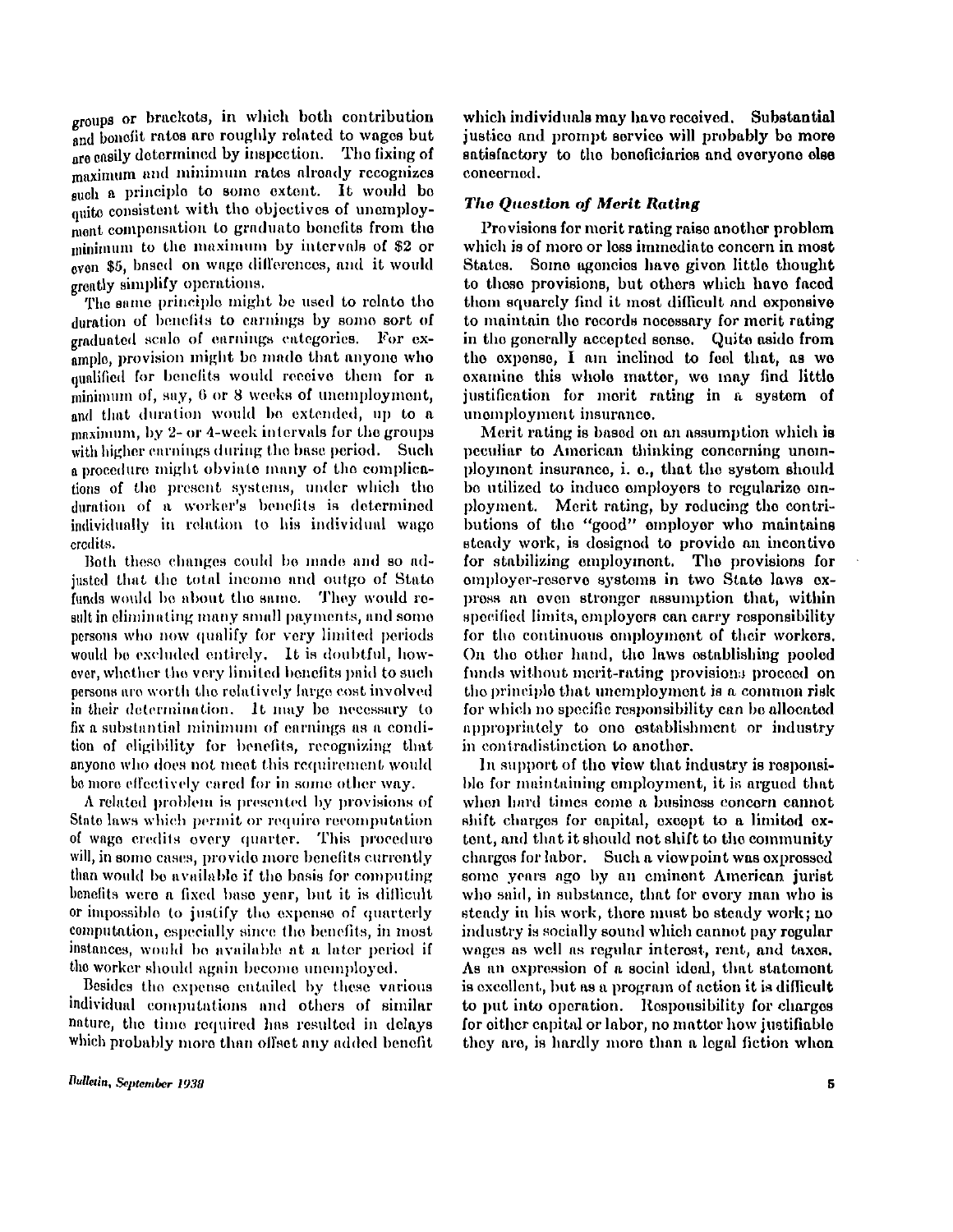**a concern lacks the means to meet them. A large share of all modern industrial enterprise depends upon market conditions which are not within the control of an individual concern or even an industry as a whole. It is not necessary to outline the all-too-familiar forces through which disaster spreads from one industry to others at first glance only slightly related, to realize that employers, singly or as a group, can take only a limited responsibility for keeping their labor force employed.** 

# *Merit-Rating Procedures*

**Even if one grants the utility of merit rating as a way of stimulating employers to regularize employment, some procedures now contemplated are still open to question. In putting such a system into operation, it would be unreasonable to compare an individual employer's experience with the**  *general* **average of all employers. A formula based on such a comparison would give an industry such as a public utility, which has a steady market for its service through no effort on its part, the same credit for "regularization" as would be given to a clothing firm which finds irregular markets one of its major problems. Logically, an individual employer's experience should be evaluated for meritrating purposes in terms of the average for his kind of industry. We should compare a gas company with other gas companies, for example, or clothing manufacturers with other producers in the same field. Then we could actually give credit for the results of employers' efforts. As now commonly conceived, merit rating would mean that industries fortunate enough to have steady markets would be relieved of contributions with the result either that workers in other industries would be deprived of benefits, or that their employers would have to pay additional contributions to make up the difference. Personally, I see no injustice in asking the fortunate ones to contribute for the benefit of those who suffer from irregular markets. I am sure that when the large majority of employers who are affected by irregular markets fully realize the situation, their desire for merit rating will be less strong.** 

**Furthermore, the idea of basing merit rating on benefits paid to workers formerly employed by a given employer seems to me fallacious. Suppose an employer lays off 100 men in San Francisco in July. Because of seasonal activity in other lines**  **these men are reemployed, and no benefits are charged to the employer. Three months later another employer also lays off 100 men, but since other lines are slack, most of his men draw benefits which are charged to his account. So far as employers' policies are concerned, the two situations are identical, yet one employer gets a reduction of contributions and the other does not.** 

**It seems to me that if we are to have merit rating, it should be based on separations, not on benefits paid. This procedure would eliminate, also, the problem of allocating benefit payments to more than the last employer. One State, I believe, prorates the charge over all past employers. This arrangement certainly has no relation whatever to any effort on the part of the employer to regularize operations. In summary, lack of logic and consistency in the arguments for merit rating, the complexities of the proposal, and the tremendous expense involved for recordkeeping convince me that it has no place in a system of unemployment insurance. In workmen's compensation, where conditions are under control of the individual establishment, the principle is sound; but not in the case of unemployment, where the individual employer's efforts have little to do with the risk involved.** 

# *Seasonal and Partial Unemployment*

**Seasonal unemployment presents a problem not unrelated to that of merit rating. Some State laws make special provision for determining seasons in given industries. The object may be to prevent the workers from drawing benefits during a period when ordinarily they have not been employed, or it may be to protect the employer's merit rating by limiting the period during which he is responsible for wages or benefits, if, however, the purpose of the whole program is to stimulate employers to regularize, it may be that this aim is defeated by relieving them of that responsibility by fixing limited seasons. The problem of seasonal fluctuation and its relation to the employer, the worker, and the community is so complex that further study is urgently necessary to determine what special provisions may be made for it.** 

**Another problem that must be dealt with in some way is that of benefits for partial unemployment. In a few States no provision is made for partial benefits; in some, partial benefits are post-**